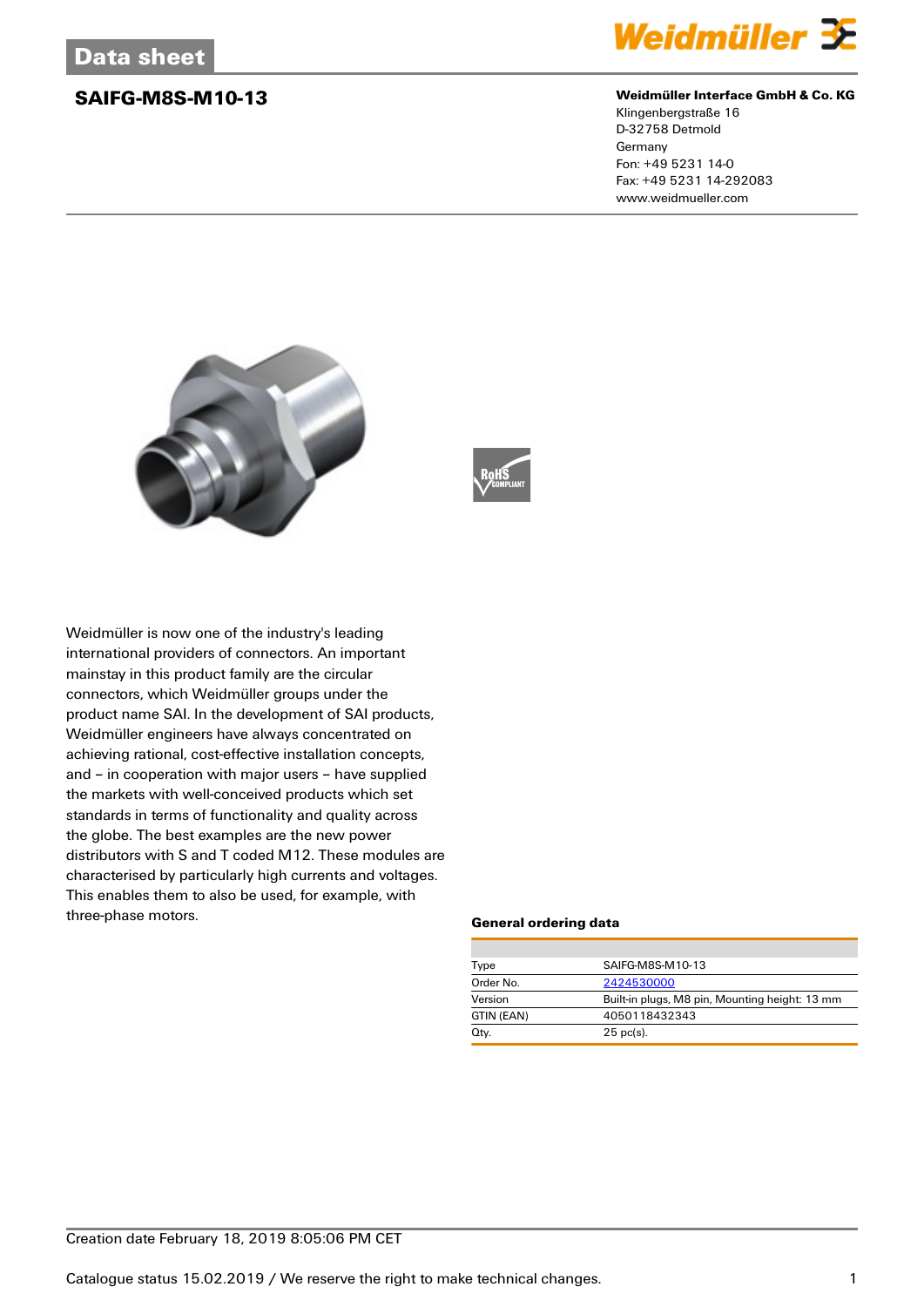# **Technical data**



## **SAIFG-M8S-M10-13 Weidmüller Interface GmbH & Co. KG**

Klingenbergstraße 16 D-32758 Detmold Germany Fon: +49 5231 14-0 Fax: +49 5231 14-292083

| <b>Dimensions and weights</b>           |                          |                          |                 |  |
|-----------------------------------------|--------------------------|--------------------------|-----------------|--|
|                                         |                          |                          |                 |  |
| Net weight                              | 5.52g                    |                          |                 |  |
| <b>Environmental Product Compliance</b> |                          |                          |                 |  |
|                                         |                          |                          |                 |  |
| <b>REACH SVHC</b>                       | Lead 7439-92-1           |                          |                 |  |
| Technical data of PCB plug-in connector |                          |                          |                 |  |
|                                         |                          |                          |                 |  |
| Coding                                  | none                     | Housing surface          | nickel-plated   |  |
| Housings                                | M8 pin                   | Mounting height          | $13 \text{ mm}$ |  |
| Housing main material                   | CuZn                     | <b>Connection thread</b> | M <sub>8</sub>  |  |
| Seal material                           | FPM, NBR                 |                          |                 |  |
| <b>System parameters</b>                |                          |                          |                 |  |
| Pin series quantity                     | 1                        |                          |                 |  |
| <b>Classifications</b>                  |                          |                          |                 |  |
| <b>ETIM 6.0</b>                         | EC000437                 | eClass 6.2               | 27-26-07-02     |  |
| eClass 9.1                              | 27-44-02-02              |                          |                 |  |
|                                         |                          |                          |                 |  |
| <b>Approvals</b>                        |                          |                          |                 |  |
| <b>ROHS</b>                             | Conform                  |                          |                 |  |
| <b>Downloads</b>                        |                          |                          |                 |  |
|                                         |                          |                          |                 |  |
| Brochure/Catalogue                      | <b>FL FIELDWIRING EN</b> |                          |                 |  |
| <b>Engineering Data</b>                 | <b>STEP</b>              |                          |                 |  |